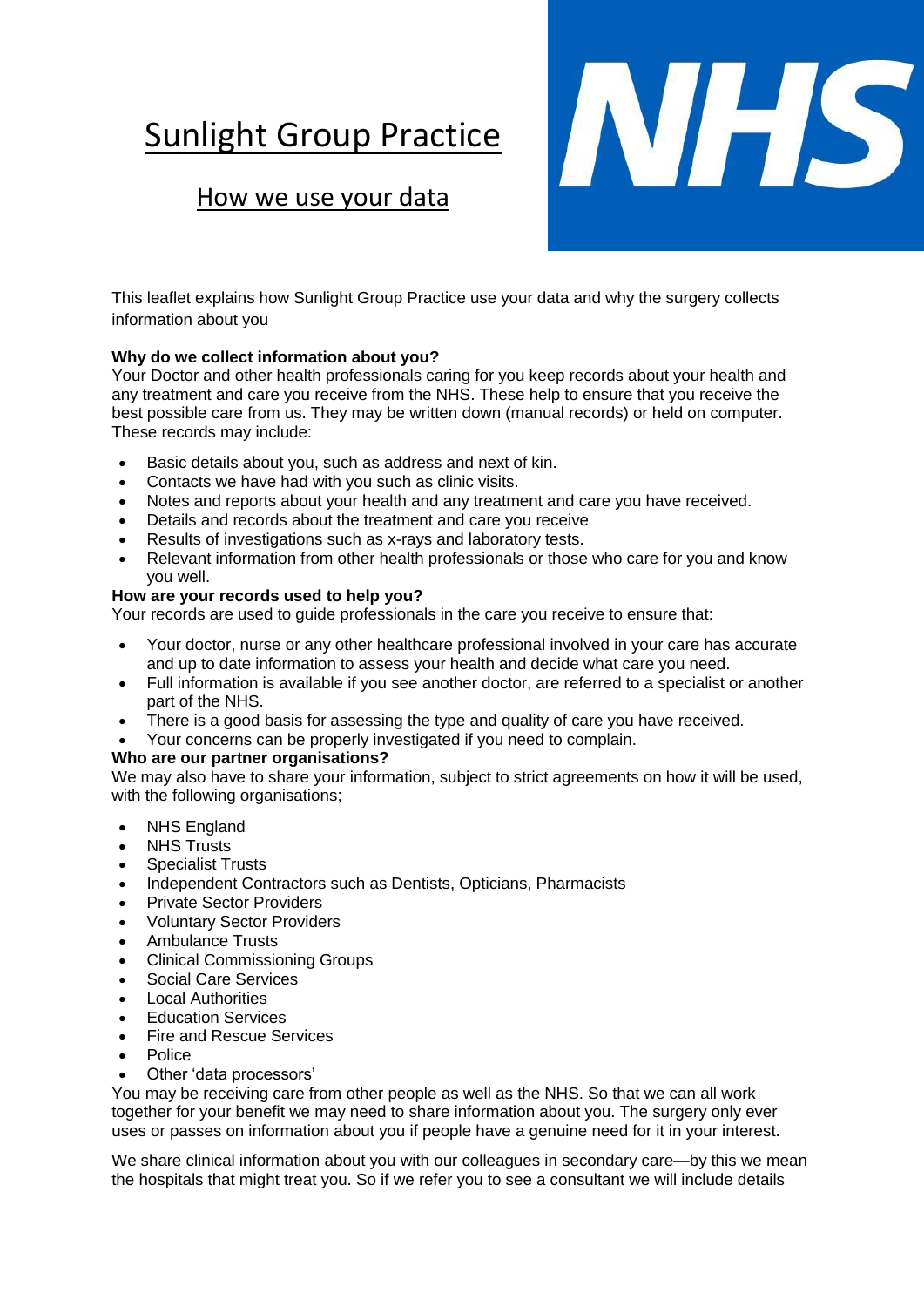about you and your past medical history as well as why we are sending you to see someone. Anyone who received information from us is also under a legal duty to keep it confidential. Your relatives, carers or friends can only be kept up to date with your medical history or treatment if you consent for this to happen. Children under the age of 16 are usually classed as minors and therefore information regarding their care is shared with their parents, unless they are thought to be able to understand their own treatment and condition.

#### **How are you records used to help the NHS?**

Your information may be used to help us:

- Assess the needs of the general population.
- Make sure our services can meet patient needs in the future.
- Review the care we provide to ensure it is of the highest standard.
- Teach and train healthcare professionals.
- Conduct health research and development.
- Pay your GP, Dentist and hospital for the care they provide.
- Audit NHS accounts and services
- Prepare statistics on NHS performance
- Investigate complaints, legal claims or significant events.

Some of this information will be held centrally but where it is used for statistical purposes stringent measures are taken to ensure that individual patients cannot be identified. Anonymous statistical information may also be passed to organisations with legitimate interest, including universities, community safety units and research institutions.

Where it is not possible to use economised information, personally identifiable information may be used for essential NHS purposes, these may include research and auditing services. This will only be done with your consent unless the law requires information to be passed on to improve public health.

Some of our patients are asked to allow their consultations to be recorded; the recordings will be used for training and examination purposes only.

The recordings are reviewed by training GPs and their trainees or by an examiner. They are kept for no longer than 3 months on secure files and are fully destroyed following that time. Please note that this is in accordance with GDPR guidelines.

#### **How do we keep your records confidential?**

Everyone working in the NHS has a legal duty to keep information about you confidential.

You may be receiving care from other organisations as well as the NHS (like Social Services). We may need to share some information about you so that we can all work together for your benefit. We can only ever use or pass on information about you if the others involved in your care have a genuine need for it. We will not disclose your information to third parties without your permission unless there are exceptional circumstances such as when the health and safety of others is at risk or where the law requires information to be passed on.

Anyone who receives information from us is also under a legal duty to keep it confidential.

We are required by law to report certain information to the appropriate authorities. This is only provided after formal permission has been given by qualified health professionals. Occasions when we must pass on information include:

- Notifications of new births
- Where we encounter infectious diseases which may endanger the safety of others such as meningitis or measles (but not HIV / AIDS).
- Where a formal court order has been used.

Our guiding principle is that we are holding your records in strict confidence.